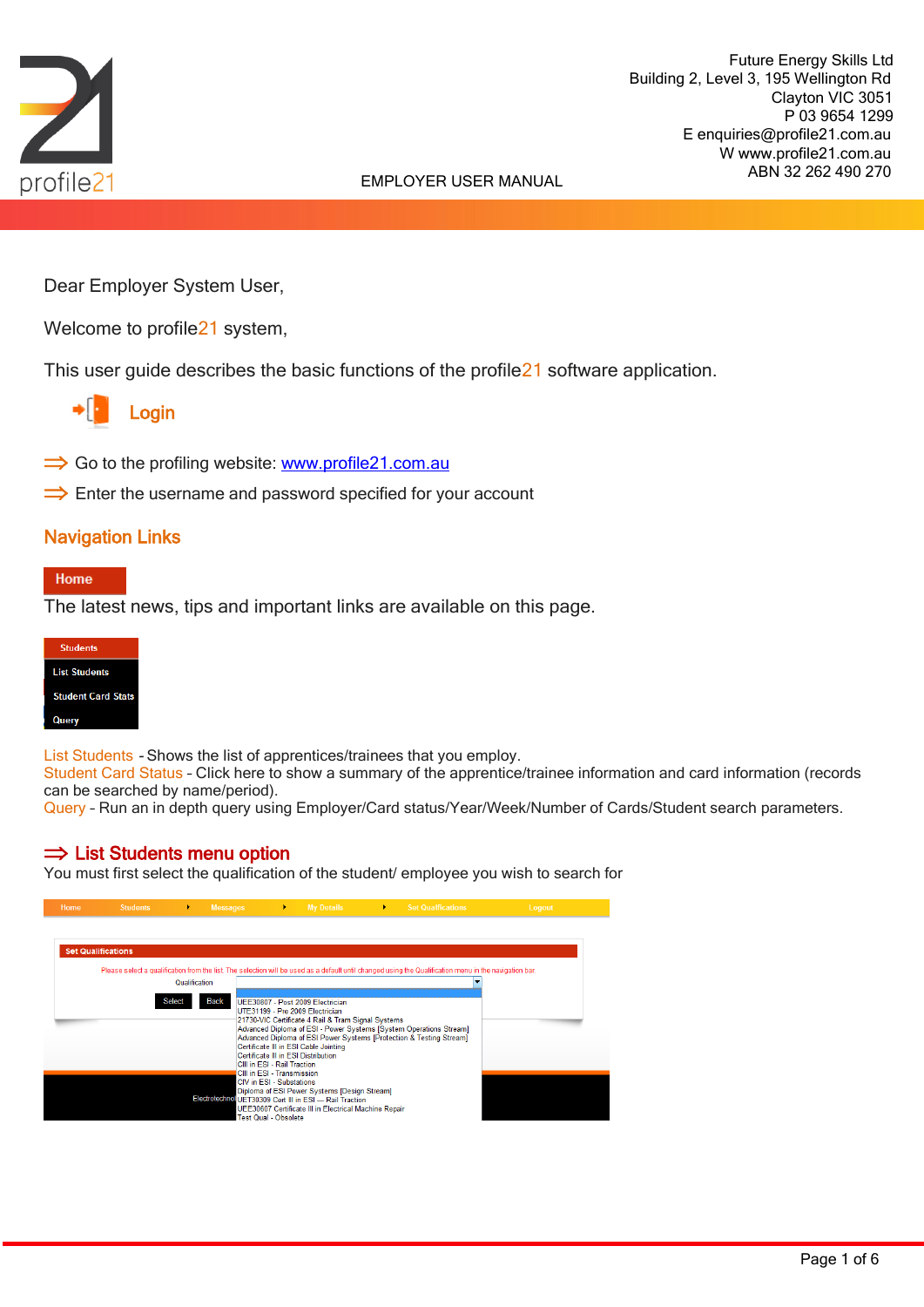

| from Date | to Date                                                    | (dd/mm/yyyy) |  |
|-----------|------------------------------------------------------------|--------------|--|
|           | Qualification UTE31199 - Pre 2009 Electrician Student Name |              |  |
|           | Search                                                     |              |  |
|           |                                                            |              |  |

You are able to search by:

- $\Rightarrow$  Student Name
- $\Rightarrow$  From Date
- $\Rightarrow$  To Date

The resulting Student List will show the following:

 $\Rightarrow$  Student name - Click on the apprentice/trainee's name to view their cards.

 $\Rightarrow$  Advanced Standing - Click here to view Advanced Standing (if any).

 $\Rightarrow$  Start Date - Start date of apprenticeship/traineeship.

 $\Rightarrow$  ROI - Shows a YES or NO to signify if the student has agreed to release their information

 $\Rightarrow$  Report- Click here to view the apprentice/ trainee's profiling progress report. The date specified under the report column, represents the date the report was generated.

| <b>Student Name</b>     | Adv Std. | art Date    | <b>ROI</b> | Report     |
|-------------------------|----------|-------------|------------|------------|
| delf Grey - Deceased    |          | 01/Jan/2003 | Yes        | 7 Mav 2012 |
| <b>Percy Tankengine</b> |          | 01/Dec/2007 | <b>No</b>  | 7 Mav 2012 |
| Steelhaven              |          | 01/Jan/2008 | Yes        | 7 Mav 2012 |
| Pete Rmit               |          | 01/Jan/2008 | <b>No</b>  | 7 May 2012 |
| <b>Pete Boxhill</b>     |          | 01/Jan/2008 | Yes        | 7 May 2012 |

By Clicking on one of the column headings you will sort the list by the column category. For example, to sort Student Name into alphabetical order, click on the Student Name column heading

# Student Card Information

Click on the student's name to be taken to an additional search screen, where you can view individual card information for the chosen student (such as card status), authoriser information, submission dates as well as details of advanced standing (click on the advanced standing button).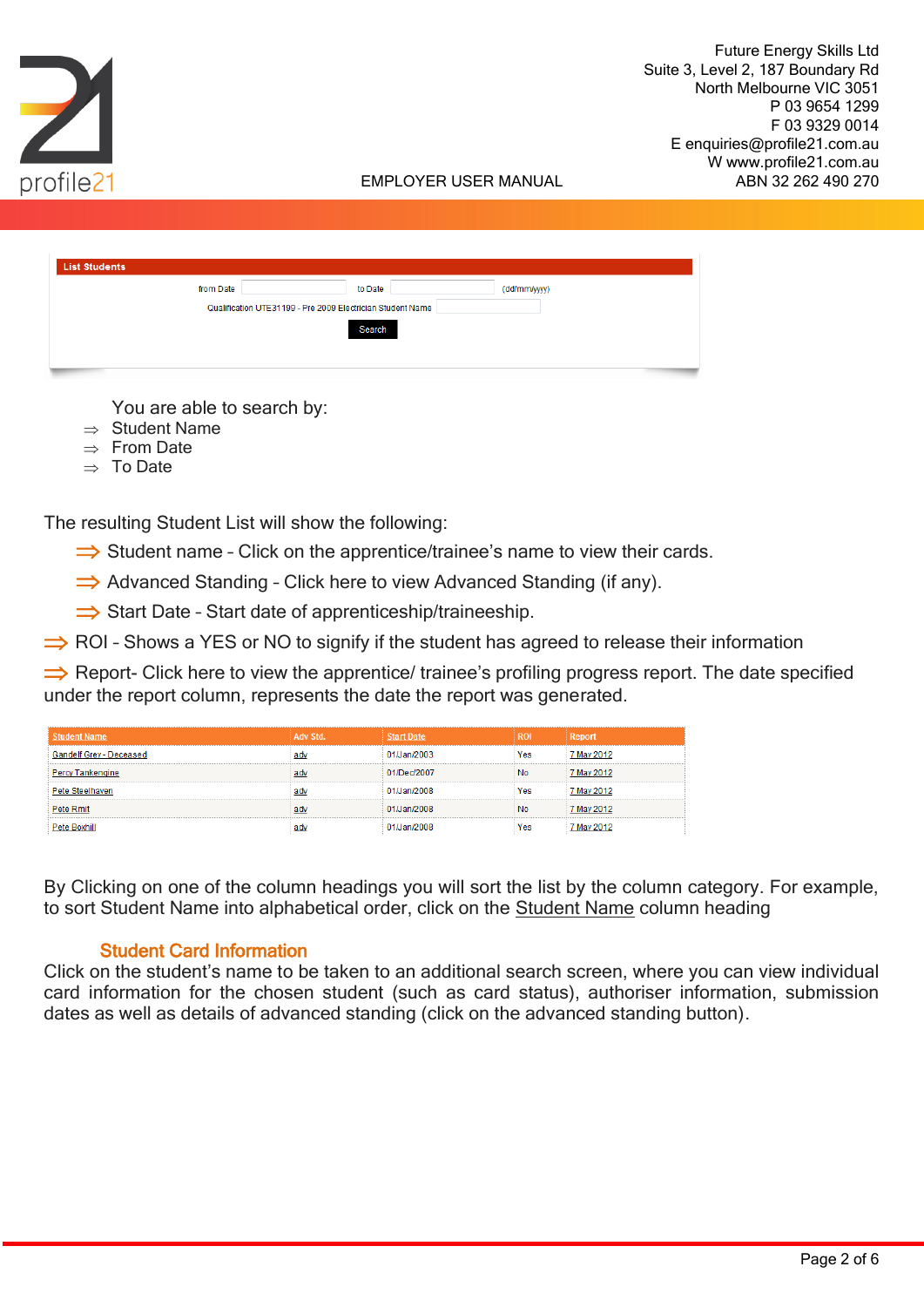



| <b>Existing Cards</b> |          |                          |                          |                         |                    |
|-----------------------|----------|--------------------------|--------------------------|-------------------------|--------------------|
|                       |          | <b>Card Status</b>       |                          |                         |                    |
|                       |          | From Year:               | Any $\blacktriangledown$ | From Week: Any ▼        |                    |
|                       |          | To Year:                 | Any $\blacktriangledown$ | To Week: Any ▼          |                    |
|                       |          |                          |                          |                         |                    |
|                       |          | <b>Back</b>              | Search                   | <b>Advance Standing</b> |                    |
|                       |          |                          |                          |                         |                    |
| Period                | Status   | <b>Company</b>           |                          | <b>Supervisor</b>       | <b>Submit Date</b> |
| 2003/45               | Verified | <b>Hobiton Electrics</b> |                          | Sam Wise                | 30/Jan/2004        |
| 2004/2                | Verified | <b>Hobiton Electrics</b> |                          | alf                     | 03/Jun/2004        |

## Adv (Advanced Standing)

From the main Student List screen, you can view the advanced standing/RPL/PWR for a trainee/ apprentice.

 $\Rightarrow$  Click on the "adv" for the appropriate student to view the student's current advance standing applied to his/her account.

 $\Rightarrow$  To add new advance standing:

- $\Rightarrow$  Click the "Add New Advance Standing" button.
- $\Rightarrow$  Enter the start and end

## Start Date

From the main Card List screen, details of the student's start date for profiling will be displayed.

## ROI

Shows that the student has accepted the Release of Information agreement when he/she initially logged into the system.

## **Reports**

View/download and print profiling progress reports.

## $\Rightarrow$  Student Card Stats menu option



Particular students can be searched by their student name, start year or month of their profiling.

| <b>Student Name</b>    | <b>Pending Approval</b> | Verified | Rejected | <b>Draft</b> | <b>Cards Not Submitted</b> | Start Date  |
|------------------------|-------------------------|----------|----------|--------------|----------------------------|-------------|
| Pete Atcem             |                         |          |          |              | 228                        | 01/Jan/2008 |
| Pete Ati               |                         |          |          | n            | 228                        | 01/Jan/2008 |
| Pete Ballarat          |                         |          |          |              |                            | 01/Jan/2008 |
| Pete Boxhill           |                         |          |          |              | 228                        | 01/Jan/2008 |
| <b>Bob The Builder</b> |                         |          |          |              | 259                        | 01/Jun/2007 |
| Pete Cdu               |                         |          |          |              | 228                        | 01/Jan/2008 |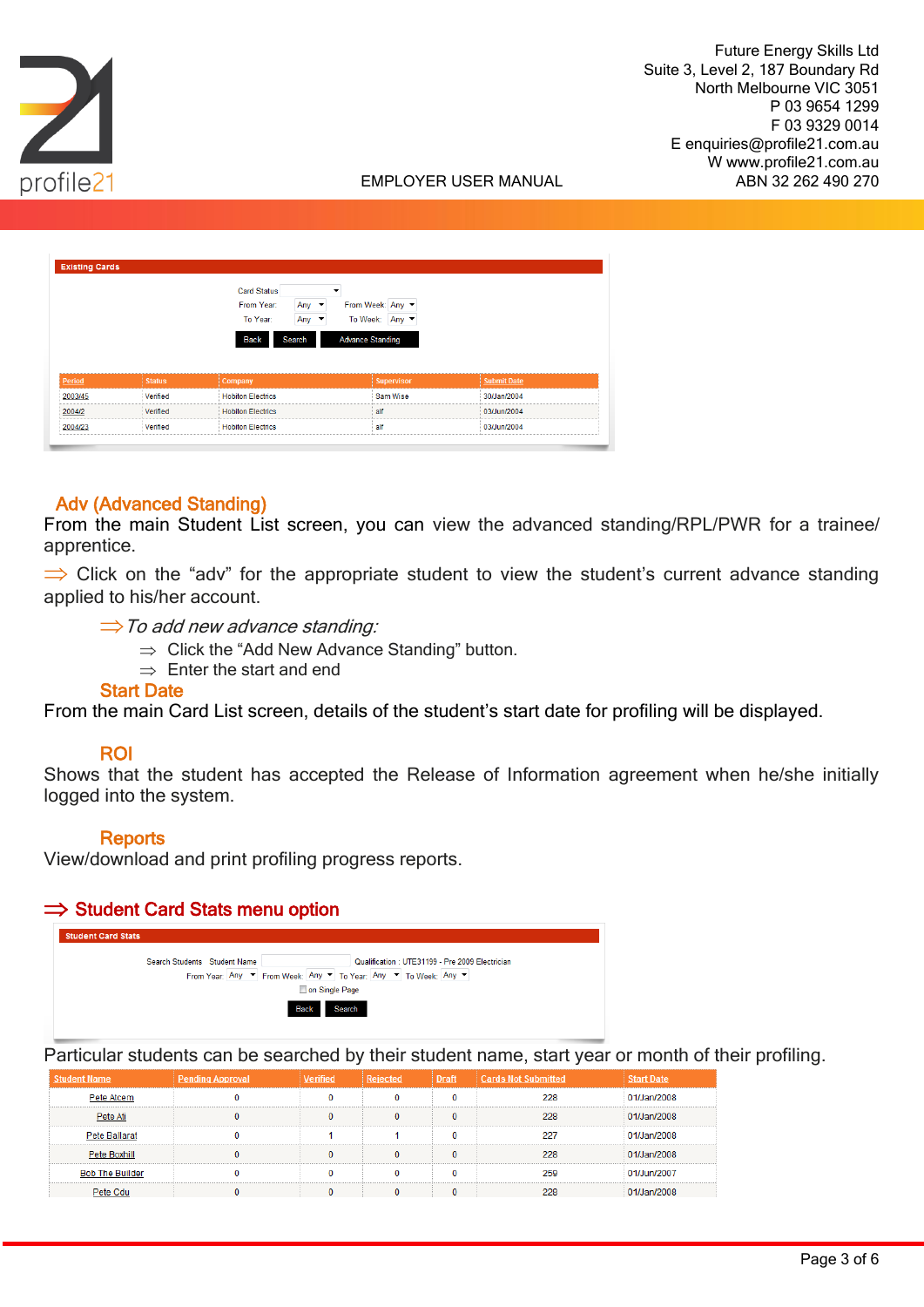

## The Search Results will show:

- $\Rightarrow$  Student's name Click on the student's name to view cards.
- $\Rightarrow$  Pending Approval–indicates how many cards have been submitted for verification
- $\Rightarrow$  Verified–indicates how many cards have been verified
- $\Rightarrow$  Rejected–indicates how many cards have been rejected
- $\Rightarrow$  Draft Indicates how many cards were created as a draft, but not yet submitted to employer
- $\Rightarrow$  Cards not submitted represent a number of weekly/monthly cards that were not lodged by an apprentice since the start of his/her apprenticeship until the current date. The actual number of required weekly/monthly cards may be greater or smaller and it depends on a type of data submitted by an apprentice and the training package requirements.
- $\Rightarrow$  Start Date Shows the start date of profiling. Click on this title to sort the list by start date.

Click the student name to view the list of cards entered by:

- $\Rightarrow$  Period indicates the period of the card submitted (click on the period to view/verify that card).
- $\Rightarrow$  Status indicates if the card is submitted, verified, re-submitted or rejected.
- $\Rightarrow$  Company indicates the company name the card was submitted.
- $\Rightarrow$  Supervisor indicates the apprentice/trainee's supervisor for that card.
- $\Rightarrow$  Submit date indicates the date the card was submitted.

|                   |               | <b>Card Status</b><br>From Year:<br>To Year: | Any $\blacktriangleright$<br>Any $\blacktriangleright$ | From Week: Any<br>To Week: Any ▼ |                    |  |
|-------------------|---------------|----------------------------------------------|--------------------------------------------------------|----------------------------------|--------------------|--|
|                   |               | Search<br>Back                               |                                                        | <b>Advance Standing</b>          |                    |  |
|                   |               |                                              |                                                        |                                  |                    |  |
|                   | <b>Status</b> | Company                                      |                                                        | Supervisor                       | <b>Submit Date</b> |  |
| Period<br>2008/28 | Verified      | <b>Gandelf Grev</b>                          |                                                        | bob down                         | 17/Jul/2008        |  |

Here you can see basic statistics for a student's card submissions such as period, Status, Company, Supervisor and Submit Date.

By clicking on the Advanced Standing button, you can view the details of the Advanced Standing provided to the student

#### Verification of Cards

Verification of your apprentice/trainee's entries can done by:

 $\Rightarrow$  Verify each card by viewing each card summary. If you agree with the information that the apprentice/trainee has entered, click the "Approve" button. If you do not agree, the card can be rejected and will be returned to the apprentice for re-submission. Comments can be made on the card.

- $\Rightarrow$  To verify a card, go to the "List Students" or "Student Card Status" option, and search for the apprentice/trainee.
- $\Rightarrow$  Click on the apprentice/trainee's name to view the cards entered.
- $\Rightarrow$  Click on the period to view the card.
- $\Rightarrow$  Click "Approve" to verify the card.
- $\Rightarrow$  Click "Reject" to return the card to the apprentice for re-submission.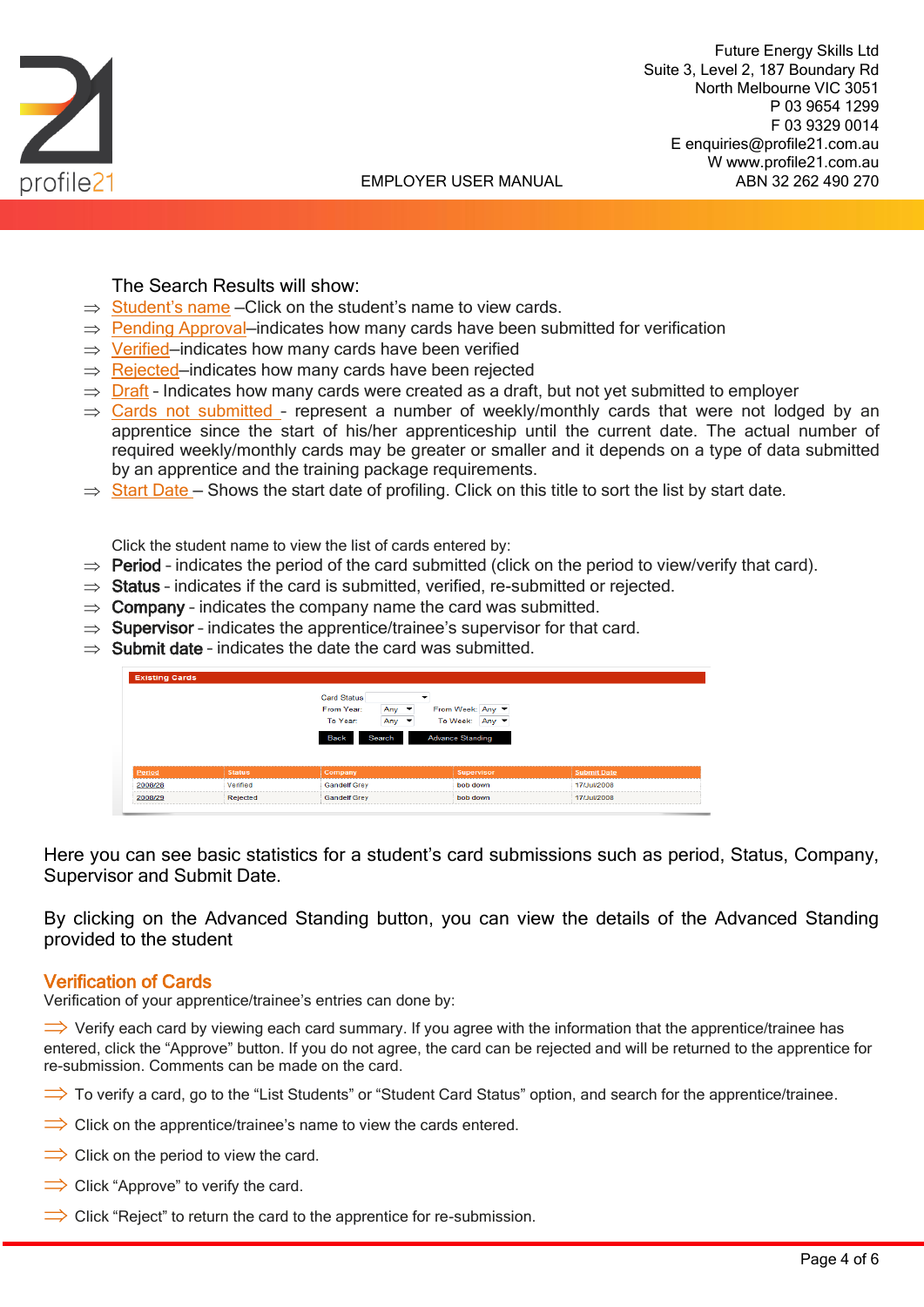

You may add additional comments in the Add Comments box.

| <b>Add Comments</b> |                           |  |
|---------------------|---------------------------|--|
|                     | Back<br>Reject<br>Approve |  |

## $\Rightarrow$  Query menu option

Run an in depth query using employer/card status/Year/Week/Number of Cards/Student search parameters.

| <b>Messages</b>          |  |
|--------------------------|--|
| <b>Received Messages</b> |  |
| <b>Sent Messages</b>     |  |
| <b>Send New Message</b>  |  |

Internal system messages can now be sent between your RTO/ Trainer, the employers, the students and profile21's staff.

## $\Rightarrow$  Received Messages menu option

View messages sent to your user account

• To view all messages, leave fields blank and click search, or complete the fields for more specific criteria.

## $\Rightarrow$  Sent Messages menu option

View messages previously sent from your user account

• To view all messages, leave fields blank and click search, or complete the fields for more specific criteria.

#### $\Rightarrow$  Send New Messages menu option

Send a new message to either a student or employer

- Select the user type and click "Find Users". This will bring up a list of users for this category.
- Select the user and click "Create Message".
- Complete the message and click "Send".

| <b>My Details</b>              |  |
|--------------------------------|--|
| <b>Change Password</b>         |  |
| <b>Update Personal Details</b> |  |
| <b>Edit Company Detail</b>     |  |
| <b>Release Of Information</b>  |  |